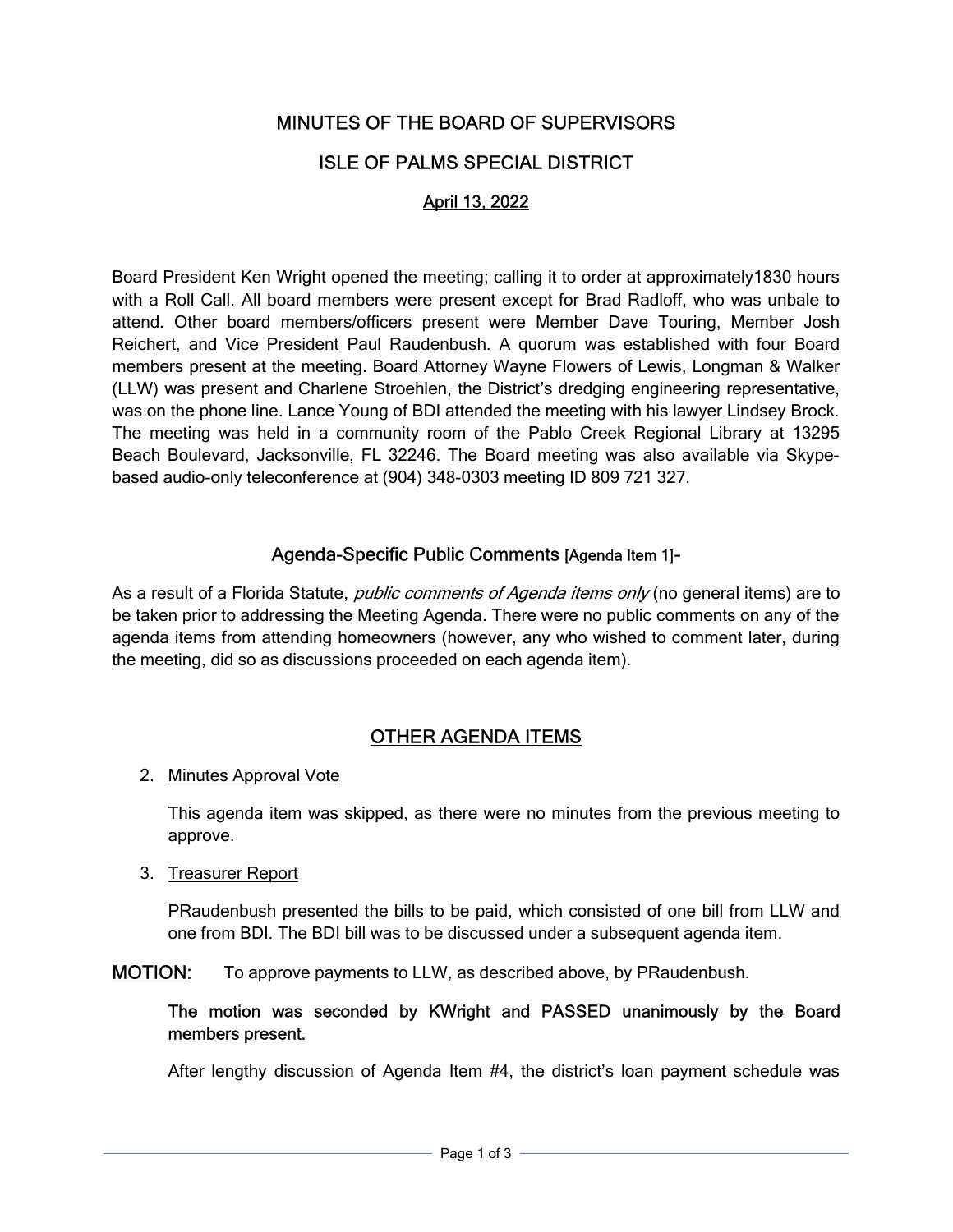discussed.

## MOTION: To submit \$197,571.23 loan payment, by PRaudenbush.

The motion was seconded by KWright and PASSED unanimously by the Board members present.

### 4. Review Dredging Progress, Surveys, and Wood Review

There were two recent surveys performed, one by the board's contract surveyor, Arc, and one commissioned by BDI and performed by DeGrove Surveyors. Representatives Rick Sawyer from Arc and Matt Niles from DeGrove were in attendance at the meeting. PRaudenbush shared a tabular breakdown of the survey results for three dredge templates. For a template allowing dredging in areas outside of the original template and above -6 mean low water (MLW), the Arc and DeGrove surveys produce overall similar results, although the specific results in the north and south IOP canal systems differ. PRaudenbush asked the surveyors if there was any known reason for the difference. Volumes from both surveyors were calculated using the average end area method. Rick Sawyer offered to exchange data sets between the two surveyors in an effort to uncover where they differ. Lance Young interjected and stated that the barge amounts were higher than either survey.

Lance Young then expressed concern that the baseline survey was performed too far ahead of the beginning of the contract and was not done at high tide. PRaudenbush refuted this statement, saying that Lance is on record accepting the baseline survey at the time that the notice to proceed was given. PRaudenbush attempted to redirect attention to the agenda item, stating that he was in favor of paying for all dredging above -6 MLW, then focusing on finishing touch-up work particularly in the south IOP system where some canals are not at -5 MLW.

After discussion moved back to the surveyed removal amounts, Rick Sawyer stated that Arc calculations are based off of cut only. KWright stated his concerns that the BDI calculations, done by barge measure, do not correctly remove private dredging work that has already occurred within the district, using Baseline 7 as an example. DTouring spoke and said that he was in support of allowing payment for the highest surveyed removal quantities contractually possible, since that would be in line with the spirit of removing as much material as possible. Lindsey Brock, BDI's counsel, requested specifics on what additional dredging needs to be done and how much the board will pay for the dredging. PRaudenbush stated that he simply wants to see a blue line down every canal to the last station, in reference to the post-dredge survey maps that show areas of acceptable depth per the contract in blue and areas with depths not meeting the contract in red. Upon request from Linsey Brock the board agreed to provide station ranges for additional work.

Lance Young asked the board to produce a new template that matches the contractual